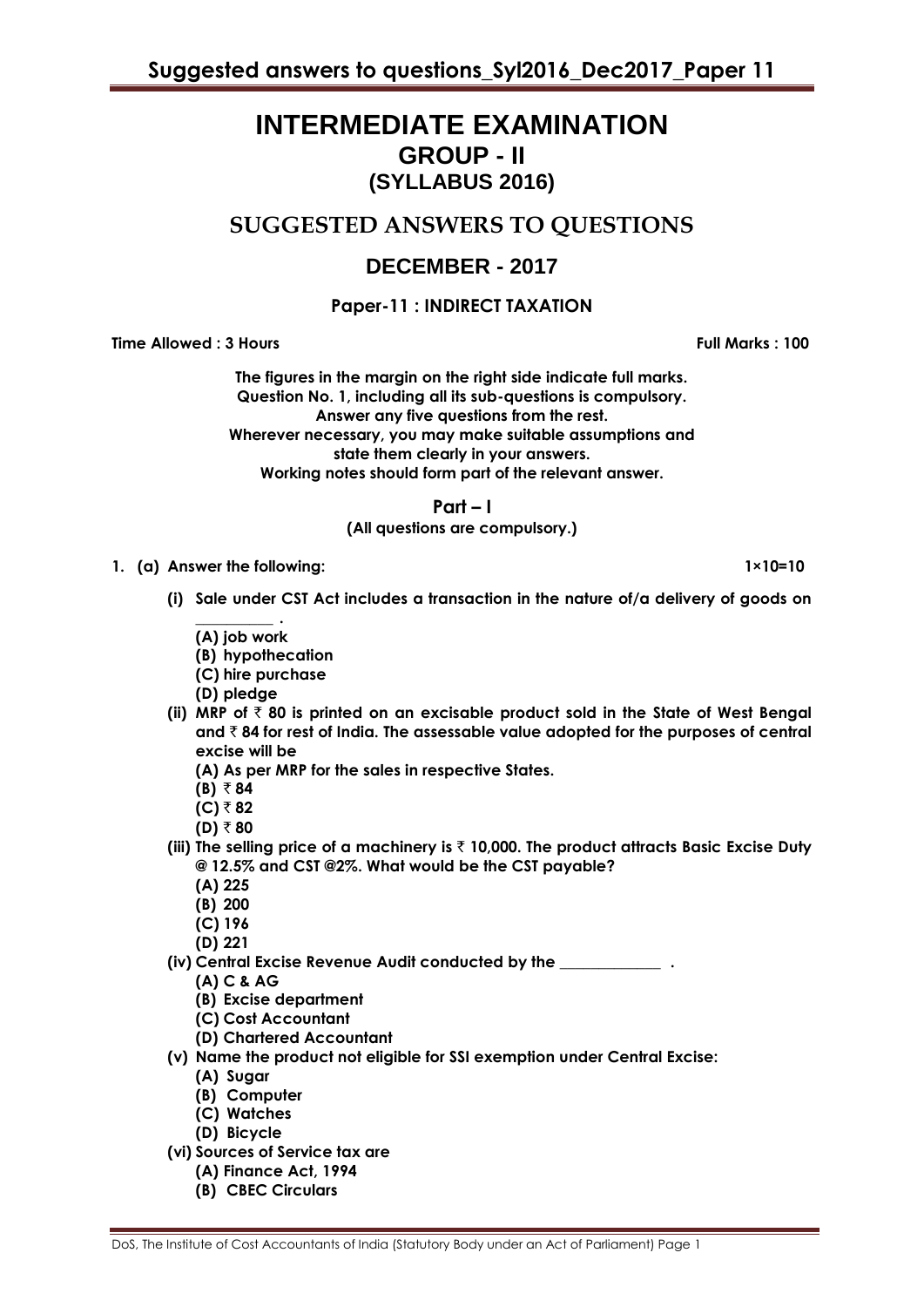- **(C) Notifications issued by the CBEC**
- **(D) All three above, besides others**
- **(vii)The inter-state turnover as per books of Achaya is** ` **12 lakhs. The same includes freight charges of** ` **1.2 lakhs, not shown separately in the invoices. The total turnover of the assessee as per the CST Act is (**` **Lakhs):**
	- **(A) 10.2**
	- **(B) 10.8**
	- **(C) 12**
	- **(D) None of the above**

**(viii)Assessable value of goods for customs purposes is**

- **(A) Actual Value**
- **(B) Deemed Value**
- **(C) Standard Value**
- **(D) None of the above**
- **(ix) Which of the following is covered under Reverse Charge mechanism?**
	- **(A) Motor-cab hire charges**
	- **(B) Directors remuneration**
	- **(C) Commission**
	- **(D) Telephone Charges**
- **(x) When the actual date of service was on 31st March, 2017 and invoice was raised on 10th April, 2017, what would be the point of taxation when the payment for the said service was received on 15th March, 2017?**
	- **(A) 31st March, 2017**
	- **(B) 6th April, 2017**
	- **(C) 15th March, 2017**
	- **(D) 10th April, 2017**

#### **(b) Match the following: 5**

| Column A                                 |    | Column B                |
|------------------------------------------|----|-------------------------|
| 1. Packing charges                       | A  | <b>Exempted service</b> |
| 2. Yellow Bill                           | B. | Included in value       |
| 3. Trading of goods                      |    | C   Warehousing         |
| $4.$ SEZ                                 | D  | <b>B1</b> Bond          |
| 5. Goods removed without payment of duty |    | E II Form               |

- **(c) State whether each of the following is correct or incorrect: 1x5=5**
	- **(i) Service provider providing services under the brand name of other can claim Small Service Provider Exemption.**
	- **(ii) MRP valuation shall apply to goods covered under MRP valuation scheme even if they are supplied in bulk quantity not intended for retail sale.**
	- **(iii) Outsourced manufacturing unit can act as an Input Service Distributor.**
	- **(iv) Taxable event in case of import of goods, under customs, is the date of entry into Indian Territorial Waters.**
	- **(v) A dealer dealing with works contract is liable to pay VAT on the value of materials transferred while executing the contract.**
- 
- **(d) Fill up the blanks: 1x5=5 (i) As per Article 246(3), State Government has exclusive powers to make laws for State with respect to any matter enumerated in List II of \_\_\_\_\_\_\_\_\_\_\_\_\_ Schedule to Constitution.**
	- **(ii) The first two digits in the Tax Payers Identification Number (TIN) represent \_\_\_ code.**
	- **(iii) A product is exempt from levy of VAT in a State. When that product is sold from that State in inter-State sale, the CST is leviable at \_\_\_\_\_\_\_\_\_\_\_\_ %.**
	- **(iv) When a product is not sold in outside market but is used captively, where the cost of production of such product is** ` **10 lakhs, the assessable value is** ` **\_\_\_\_\_\_\_\_\_\_.**  The product is sold by others in the market for  $\bar{\tau}$  12 lakhs.
	- **(v) Service tax paid on assignment charges of a natural resource to be allowed as CENVAT credit spread evenly over a period of \_\_\_\_\_\_\_\_ years.**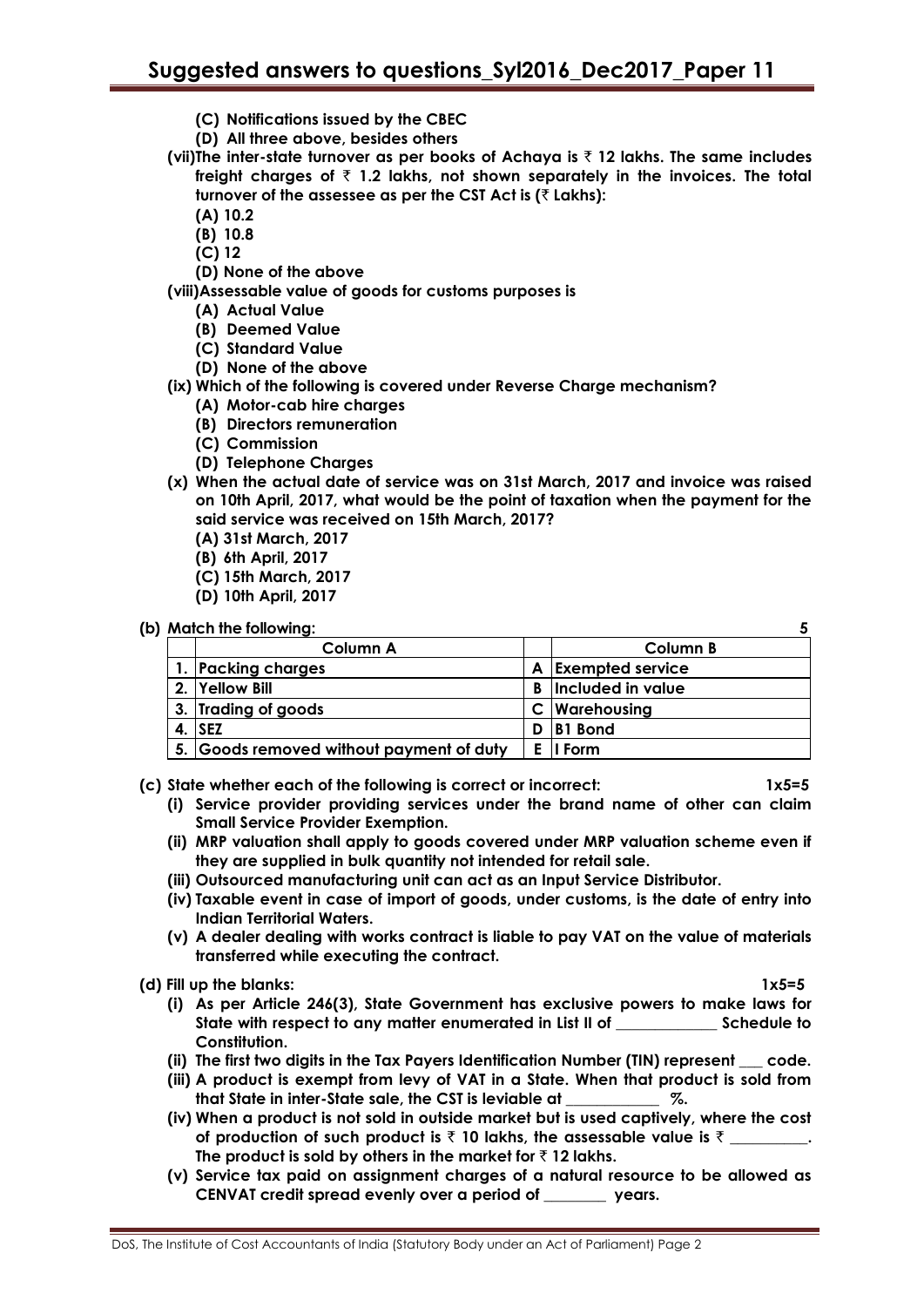### **Answer:**

| 1. | (a) | (i)    | (C) |
|----|-----|--------|-----|
|    |     | (ii)   | (B) |
|    |     | (iii)  | (C) |
|    |     | (iv)   | (A) |
|    |     | (v)    | (C) |
|    |     | (vi)   | (D) |
|    |     | (vii)  | (C) |
|    |     | (viii) | (C) |
|    |     | (ix)   | (B) |
|    |     | (x)    | (C) |

#### (b)

| Column A                                               | Column B                   |
|--------------------------------------------------------|----------------------------|
| Packing charges                                        | <b>B</b> Included in value |
| Yellow Bill                                            | C   Warehousing            |
| 3. Trading of goods                                    | A Exempted service         |
| 4. ISEZ                                                | E II Form                  |
| 5. Goods removed without payment of duty   D   B1 Bond |                            |

| 5. |Goods removed without payment ot duty | D |B1 Bond

- (c) (i) Incorrect;
	- (ii) Correct;
	- (iii) Correct;
	- (iv) Incorrect;
	- (v) Correct
- (d) (i) Seventh
	- (ii) State
	- (iii) Nil/Zero
	- (iv) ₹ 11 lakhs
	- (v) 3

### **Part - II**

#### **(Answer any five questions.)**

- **2. (a) (i) Why the Seventh Schedule of the Constitution of India is important from taxation perspective? Discuss.**
	- **(ii) An important disadvantage of the indirect tax regime is its cascading effect. Do you agree? Explain shortly. 5+3=8**
	- **(b) Nirmal Industries Ltd., furnish the following information relevant for the month of May 2017. You are required to find the assessable value for the purpose of paying excise duty, on captive consumption with reference to rule 8 of Central Excise Valuation (Determination of price of excisable goods) Rules, 2000 and as per CAS-4.**
		- **(1) Cost of Raw Materials (inclusive of Excise Duty @ 12.5%) —** ` **13,200.**
		- **(2) Factory Wages —** ` **2,500**
		- **(3) Manufacturing Expenses —** ` **1,000**
		- **(4) Other Direct Expenses —** ` **2,750**
		- **(5) Research & Development Cost —** ` **250**
		- **(6) Administrative Overheads (including expenses relating to Marketing Office** `  $100$ )  $\overline{z}$  350
		- **(7) Sale of scrap realized —** ` **200**
		- **(8) Interest on delayed payments by customers —** ` **500**
		- **(9) Profit Margin — 20%**

**Computation of Excise Duty Liability of Nirmal Industries Ltd., 7**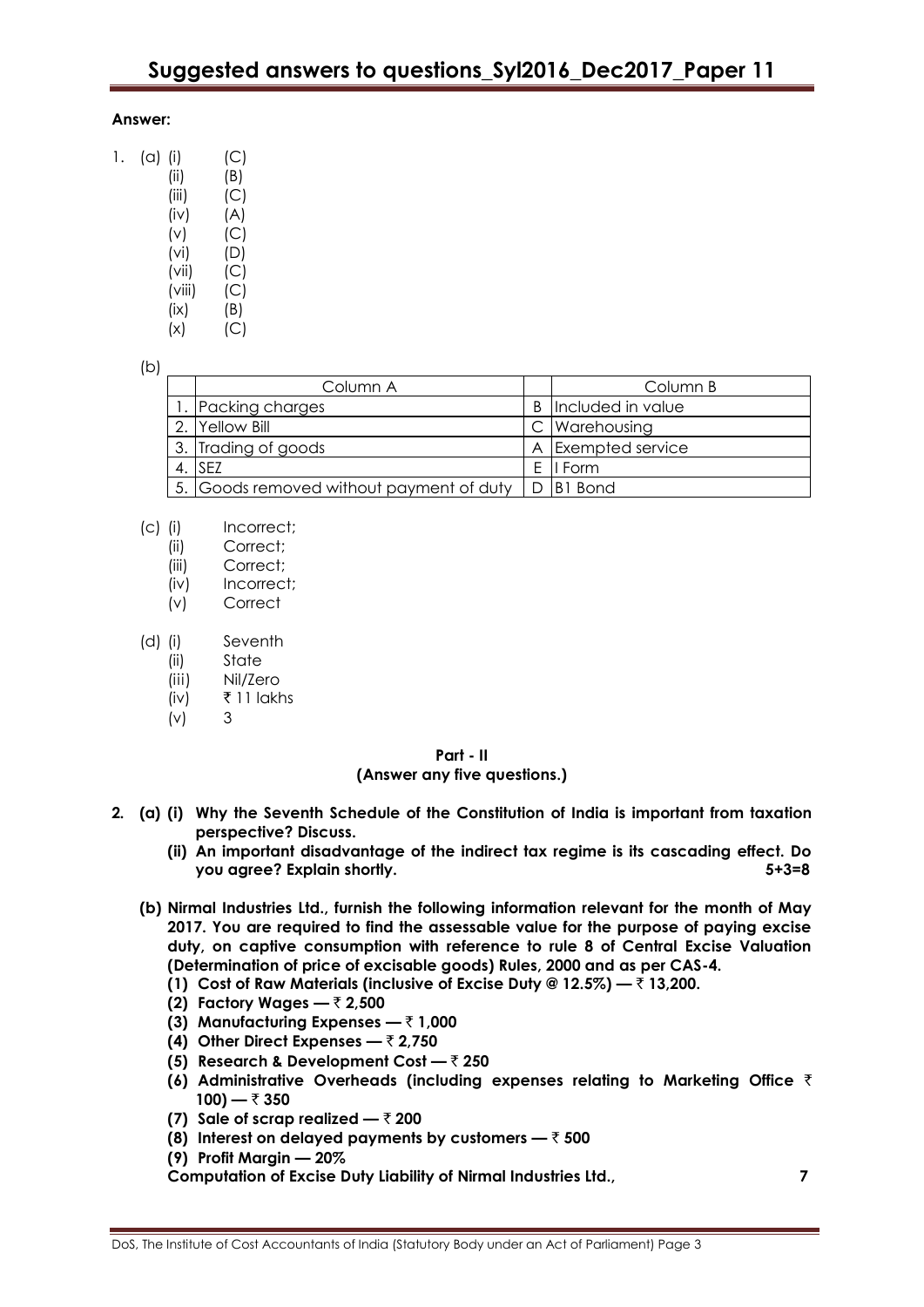#### **Answer:**

- 2. (a) (i) Seventh Schedule to Constitution (referred to in Article 246) indicates bifurcation of powers to make laws, between Union Government and State Governments. Parliament has exclusive powers to make laws in respect of matters given in List I (called Union List) of the Seventh Schedule. List II(State List) contains entries under jurisdiction of States. List III (Concurrent List) contains entries where both Union and State Governments can exercise power.
	- List I Union List: Entries in this list relevant to taxation provisions are as follows -
	- (1) Tax on income other than agricultural income (Entry No.82)
	- (2) Customs Duty (including export duties) (Entry No.83)
	- (3) Excise Duty excluding duty on alcoholic liquors for human consumption, opium, narcotic drugs, but including medicinal and toilet preparations containing alcoholic liquors, opium or narcotics. (Entry No.84)
	- (4) Corporation Tax (Entry No.85)
	- (5) Taxes on inter-state sale or purchase of goods other than sale of newspapers (Entry No.92A)
	- (6) Taxes on inter-state consignment of goods (Entry No.92B)
	- (7) Service Tax (Entry No.92C)
	- (8) Any other matters not included in List II or List III.
	- List II State List: Entries in this list relevant to taxation provisions are as follows -
	- (1) Tax on agricultural income (Entry No.46);
	- (2) Excise duty on alcoholic liquors, opium and narcotics (Entry No.51);
	- (3) Tax on entry of goods into a local area for consumption, use or sale therein (usually called "Octroi") (Entry No.52);
	- (4) Taxes on sale or purchase of goods other than sale of newspapers except inter-state sale of purchase (Entry No.54)

List III - Concurrent List: (Concurrent List contains the areas in which both the centre and state governments can make laws concurrently.) This list does not specify any law relating to taxation. In other words, there is no head of taxation under the concurrent list and hence Union and the States have no concurrent power of taxation. The following are some items listed in the concurrent list, such as:

Entry No. 17A – Forest income Entry No. 25 – Education income

(ii) Cascading Effect: Cascading effect of taxes is one of the major distortions of the Indian taxation regime. Federal structure of our democracy, allows both states and center to levy taxes separately and this has caused this cascading. While Income tax, Excise duty, Service tax and Central Sales tax (CST), Securities Transaction tax is levied by the center; VAT/sales tax, Entry tax, State excise, Property tax, Agriculture tax and octroi is charged by the State governments. There are many possible transactions which come under the ambit of two or more of these taxes and the value of the second tax is calculated on the value arrived at by adding the value of first tax to the value of transaction. For example, manufacturing and sell would be liable to VAT/CST over and above central excise duty.

| (b) |           |                                                                        |            |
|-----|-----------|------------------------------------------------------------------------|------------|
|     | SI.       | <b>Particulars</b>                                                     | Total Cost |
|     | <b>No</b> |                                                                        |            |
|     |           | Raw materials (excluding excise duty) $\bar{\tau}$ 13,200 × 100/112.50 | 11,733.33  |
|     |           | <b>Factory Wages</b>                                                   | 2,500.00   |
|     |           | Manufacturing Expenses                                                 | 1,000.00   |
|     |           |                                                                        |            |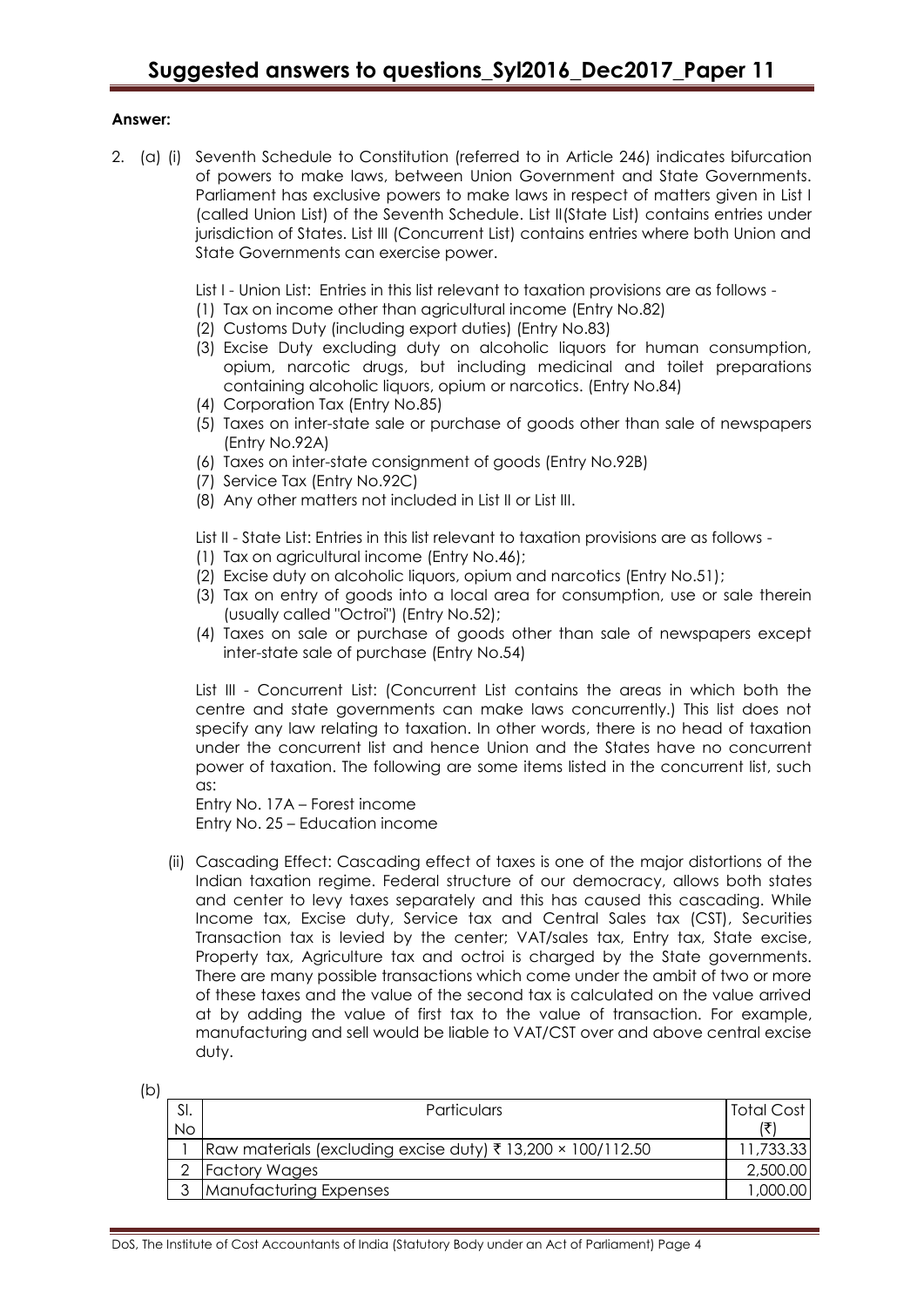# **Suggested answers to questions\_Syl2016\_Dec2017\_Paper 11**

| 4 | <b>Other Direct Expenses</b>                                       | 2,750.00  |
|---|--------------------------------------------------------------------|-----------|
| 5 | Research & Development Cost                                        | 250.00    |
| 6 | Administrative Overheads (less expenses relating Marketing Office) | 250.00    |
|   | Total Cost (1 to 6)                                                | 18,483.33 |
| 8 | Less: Sale of Scrap                                                | 200.00    |
| 9 | Cost of Production (7-8)                                           | 18,283.33 |
|   | 10 Add: 10% as per Rule 8                                          | 1,828.33  |
|   | Assessable Value                                                   | 20,111.66 |

#### **3. (a) State with brief reason, whether the following statements are true or false: 4**

- **(i) The provisions of the CCR, 2004 in relating to availment and utilization of credit of service tax apply to whole of India including Jammu and Kashmir.**
- **(ii) Dumpers used in the factory of a manufacturer for carrying bulk raw material, are eligible capital goods for the purposes of claiming the CENVAT credit.**
- **(b) Calculate the CENVAT credit available with M/S Jupiter & Co., in respect of the**  following transactions, for the month of December, 2016:

| SI. No. | Item                                                     | Excise duty paid $(3)$ |
|---------|----------------------------------------------------------|------------------------|
| (i)     | Raw materials used in the factory of Jupiter & Co.       | 80,000                 |
| (ii)    | Goods used in the guest house primarily for the          | 30,000                 |
|         | temporary of the newly recruited employee.               |                        |
| (iii)   | Inputs used for making structures for support of capital | 1,45,000               |
| (iv)    | Capital goods used as parts and components in            | 50,000                 |
|         | manufacture of final product                             |                        |

**You are further required to append note on the treatment of each item above.**

- **(c) A Ltd. is having a manufacturing unit at Faridabad. In the financial year 2016-17 the value of total clearances from the unit was** ` **750 lakhs as per the following details:**
	- **(i) Exports to USA –** ` **100 lakhs; to Nepal –** ` **50 lakhs**
	- **(ii) Clearances to a 100% export oriented unit –** ` **75 lakhs**
	- **(iii) Clearances as loan licensee of goods carrying the brand name of another upon full payment of duty -** ` **200 lakhs**
	- **(iv) Clearances exempted vide Notification No. 214/86 - C.E. dated 25.03.86 –** ` **125 lakhs.**
	- **(v) Balance clearances of goods in the normal course:** ` **200 lakhs. You are required to state with reasons whether the unit is entitled to the benefit of exemption under Notification No. 8/2003 - C.E. dated 01.03.2003 as amended in the financial year 2009-10. 5**

#### **Answer:**

3. (a) (i) The statement is not true.

The provisions of the CCR, 2004 in relation to availment and utilization of credit of service tax apply to whole of India except Jammu and Kashmir. The said provisions do not apply to Jammu and Kashmir as service tax law is not applicable to the State of Jammu & Kashmir.

- (ii) The statement is true. As per the definition of the capital goods, dumpers used in the factory of the manufacturer of the final product are eligible as capital goods for the purposes of claiming the CENVAT credit.
- (b) Computation of CENVAT credit

| <b>Particulars</b>                                                                                     |        |
|--------------------------------------------------------------------------------------------------------|--------|
| Raw materials used in the factory of the assessee                                                      | 80,000 |
| Goods used in the guest house primarily for the temporary stay of the<br>recruited employees. [Note 1] | Nill   |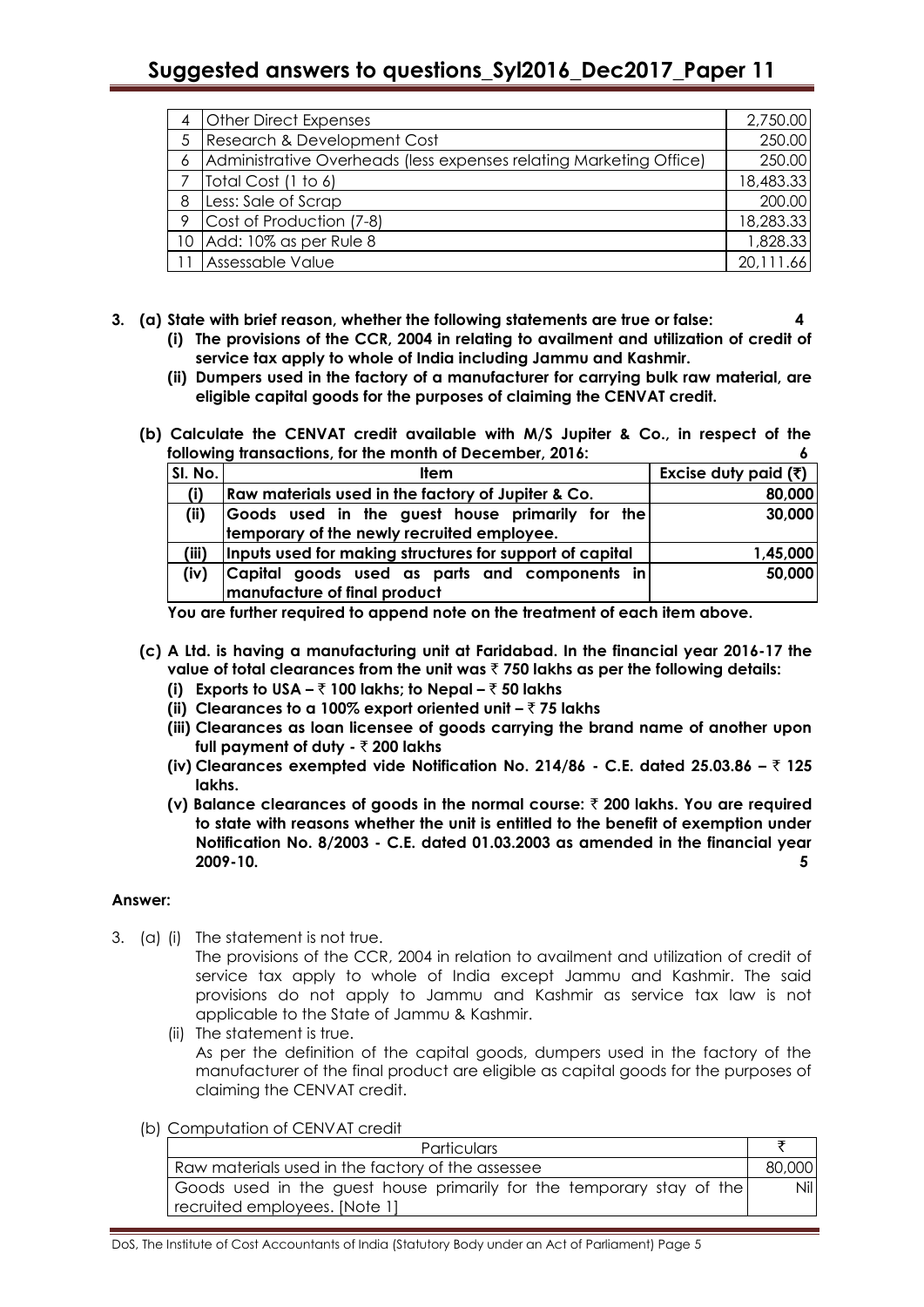| Inputs used for making structures for support of capital goods [Note 1] | Nill     |
|-------------------------------------------------------------------------|----------|
| Capital goods used as parts and components in the manufacture of final  | 50.000   |
| product [Note 2]                                                        |          |
| Total CENVAT credit available                                           | 1,30,000 |

Notes:

- (i) As per the definition of inputs, there is specific exclusion with regard to the following:
	- (1) goods used in a guest house when the same are used primarily for personal
		- (i) use or consumption of any employee.
		- (ii) goods used for making of structures for support of capital goods. Thus, CENVAT credit cannot be claimed in respect of the above goods.
	- 2. Though definition of inputs specifically excludes capital goods, capital goods used as parts or component in the manufacture of a final product are included therein. Thus, CENVAT credit will be available on the same.
- (c) Only the normal clearance of  $\bar{\tau}$  200 lakhs is to be considered for calculating the limit of  $\bar{\tau}$  400 lakhs.

Since the turnover is less than  $\bar{\tau}$  400 lakhs, A Ltd. is entitled to SSI concession in the assessment year 2017-18.

Note: Export to Nepal / (except Bhutan) is like export to any other country.

#### **4. (a) (i) Whether goods cleared from Domestic Tariff Area (DTA) to Special Economic Zones (SEZ) attract export duty? Explain.**

- **(ii) Do the provisions of the Customs Act permit manufacture of goods in a warehouse? If so, discuss the provisions in brief. 4+4=8**
- **(b) Compute the Assessable Value of a machine imported from Germany by RLI Ltd., under Customs Act, 1962. Also determine the duty liability of RLI Ltd. 7**

| <b>Particulars</b>                                                          |           |
|-----------------------------------------------------------------------------|-----------|
| <b>FOB Value</b>                                                            | 30,000    |
| Air Freight Paid                                                            | 7,250     |
| Insurance & Transit Cost                                                    | Not Known |
| Designing Charges incurred in India                                         | ₹15,000   |
| Indian Agent's Commission                                                   | ₹ 20,000  |
| Transport Charges from port to factory in India                             | ₹15,000   |
| <b>Rate of duty</b>                                                         | 10%       |
| If the machinery is manufactured in India Excise duty payable as per Tariff | 12.5%     |
| The rate of exchange notified by CBEC is $\bar{\tau}$ 65 per USD.           |           |

#### **Answer:**

- 4. (a) (i) Madras High Court in Advait Steel Rolling Mills P Ltd., v UOI 286 ELT 535 has held that the clearance of goods from DTA to SEZ are not chargeable to export duty either under the SEZ Act, 2005 or under the Customs Act, 1962. Court observed the following:
	- (a) The charging section needs to be construed strictly. If a person is not brought within the scope of the charging section, he cannot be taxed at all.
	- (b) SEZ Act does not contain any provision for the levy and collection of export duty.
	- (c) Section 12(1) of Customs Act makes it apparent that customs duty can be levied only on goods imported into or exported beyond territorial waters of India.

Since both the SEZ unit and DTA unit are located within the territorial waters of India, supplies from DTA to SEZ would not attract section 12(1).

(ii) Manufacture of goods in a warehouse: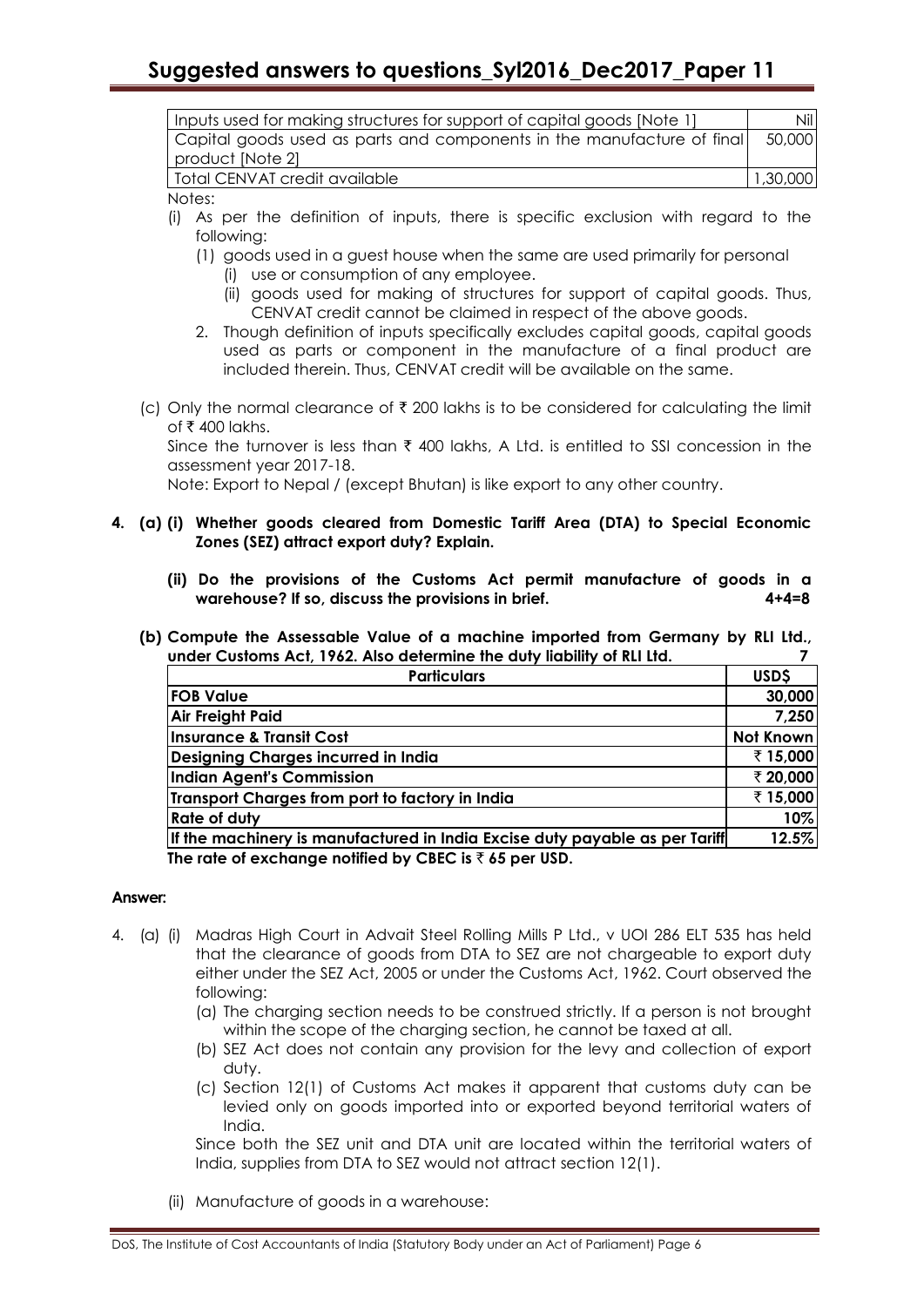Section 65 of the Customs Act deals with it. As per the said section, manufacturing or other operations can be carried out in the warehouse with the sanction of Principal Commissioner of Customs or Commissioner of Customs. The facility is useful when the final products are to be exported after manufacture. After manufacture, the goods may either be exported without payment of customs duty or cleared for home consumption on payment of duty.

Any waste or refuse arisen in the above manufacturing process shall be dealt with as follows:

(i) if the whole or any part of the goods resulting from such operations are exported, import duty shall be remitted on the quantity of the warehoused goods contained in so much of the waste or refuse as has arisen from the operations carried on in relation to the goods exported

Provided that such waste or refuse is either destroyed or duty is paid on such waste or refuse as if it had been imported into India in that form;

(ii) if the whole or any part of the goods resulting from such operations are cleared from the warehouse for home consumption, import duty shall be charged on the quantity of the warehoused goods contained in so much of the waste or refuse as has arisen from the operations carried on in relation to the goods cleared for home consumption.

### (b) Computation of Assessable Value for Customs:

| Particulars                                 | Amount         |
|---------------------------------------------|----------------|
| <b>FOB Value</b>                            | \$30,000.00    |
| Add: Insurance @ 1.125% of FOB Value        | \$337.50       |
| Add: Air Freight (restricted to 20% of FOB) | \$6,000.00     |
|                                             | \$36,337.50    |
| Value in INR @ ₹ 65                         | ₹ 23,61,938.00 |
| Add: Local Agent's Commission               | ₹ 20,000.00    |
| <b>CIF Value</b>                            | ₹ 23,81,938.00 |
| Add: Landing Charges @ 1%                   | ₹23,819.00     |
| Assessable Value for Customs                | ₹ 24,05,757    |

The total duty liability should be calculated as follows:

| Particulars                            | Amount (₹) |
|----------------------------------------|------------|
| Assessable Value                       | 24,05,757  |
| Add: Basic Customs Duty @ 10%          | 2,40,576   |
| <b>Balance</b>                         | 26,46,333  |
| Add: CVD @ 12.5% on ₹ 26,46,333        | 3,30,792   |
| Add: Education Cess @ 2% on ₹ 5,71,368 | 11,427     |
| Add: SAH @ 1% on ₹ 5,71,368            | 5,714      |
| Total Value of Import                  | 29,94,266  |
| <b>Total Duty Liability</b>            | 5,88,509   |

- **5. (a) Paul Ltd. filed its service tax returns for the half years ending on September, 2015 and March, 2016 on 25.11.2015 and 31.07.2016. The two half yearly returns show a service tax liability of** ` **4,00,000 and** ` **2,00,000 respectively. Is any late fee/fine payable by Paul Ltd.? If yes, what is the quantum of such fee in both fee cases? Will your answer be different if Paul Ltd. files a nil return for the half year ending on September, 2015? 5**
	- **(b) Ms. Padmapriya provided sponsored services for a cinema dance competition titled "Who is the next Michael Jackson" for Ajantha Arts Academy, run by Easygoing Arts Pvt. Ltd., on 19.02.2017. Who will be liable to pay service tax in this case? Will your answer be different, if the above Academy is owned by an individual? 4**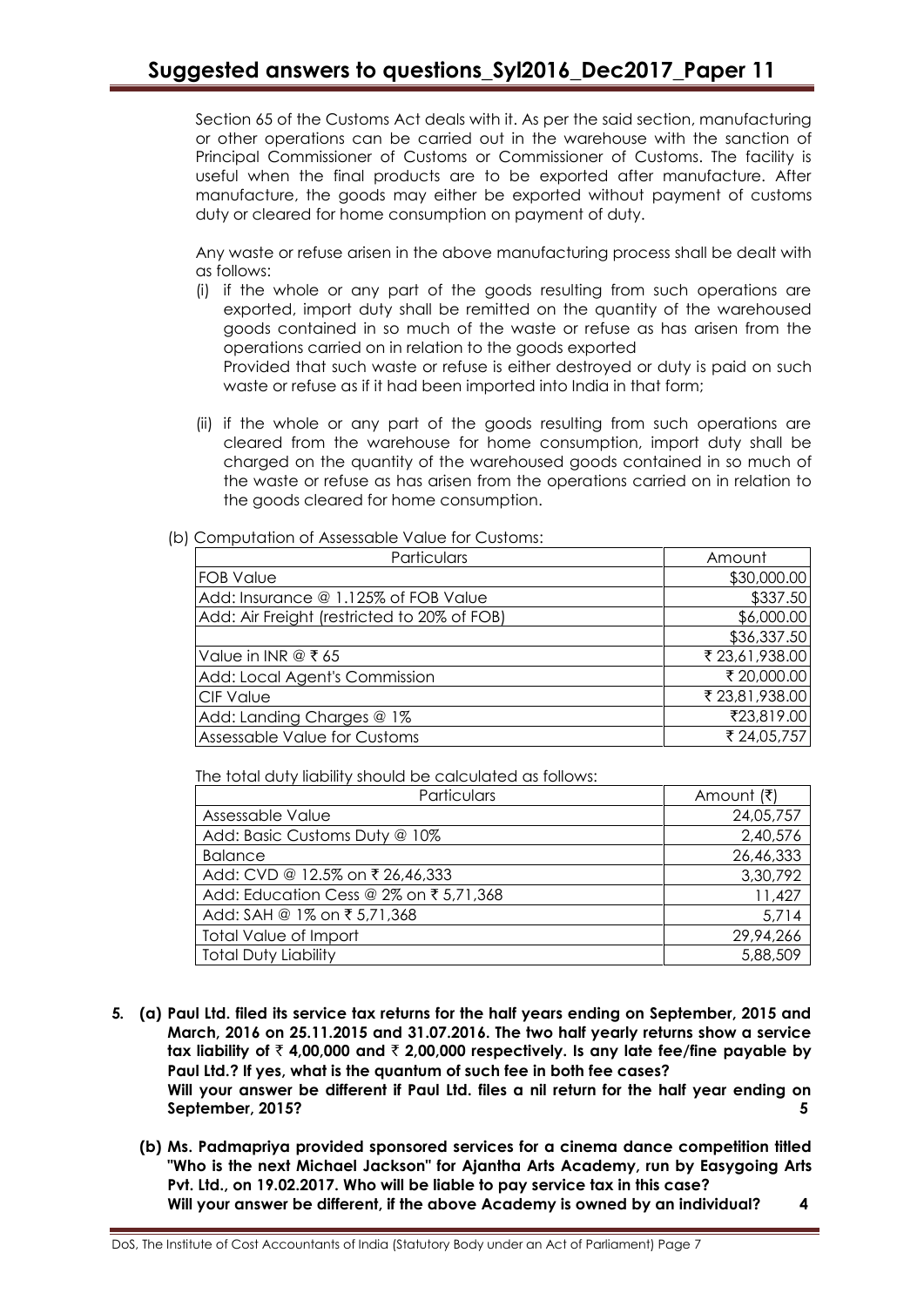- **(c) A service provider has received an advance of** ` **5 lakhs from the service receiver on 14.06.2016. No invoice was raised by him for this purpose. No service was provided during the half year ended 30.06.2016. In February, 2017, the above sum was agreed to be returned and a credit note was raised. When advance was received, is any service tax payable? What is the point of taxation? 3**
- **(d) Vaibhav, an authorised Money Changer, exchanged \$ 2,00,000 on 15th March, 2017 at** ` **66 per \$. You are required to compute the value of taxable service as per Rule 2B of the Service Tax (Determination of Value) Rules, 2006, in the under-mentioned situations:**
	- **(i) Where the RBI reference rate for \$ is not available;**
	- (ii) When the RBI reference rate was  $\bar{\tau}$  66.25 per \$.
	- **(iii) Where the \$ 2,00,000 had been converted into € 1,30,000; the RBI reference rate**  for \$ being as above and  $\bar{z}$  101 for €.

#### **Answer:**

5. (a)As per Rule 7C of Service Tax Rules:

(1) Where the return prescribed under rule 7 is furnished after the date prescribed for submission of such return, the person liable to furnish the said return shall pay to the credit of the Central Government, for the period of delay of-

(i) fifteen days from the date prescribed for submission of such return, an amount of five hundred rupees;

(ii) beyond fifteen days but not later than thirty days from the date prescribed for submission of such return, an amount of one thousand rupees; and

(iii) beyond thirty days from the date prescribed for submission of such return an amount of one thousand rupees plus one hundred rupees for every day from the thirty first day till the date of furnishing the said return:

(2) Where the annual return referred to in sub-rule (3A) of rule 7 is filed by the assessee after the due date, the assessee shall pay to the credit of the Central Government, an amount calculated at the rate of one hundred rupees per day for the period of delay in filing of such return, subject to a maximum of twenty thousand rupees. Inserted vide Notification 19/2016-Service Tax.

#### Accordingly,

Penalty will be  $\bar{\tau}$  1,100 for the first half year ending on 30<sup>th</sup> September, as the no. of days delay is 31 days.

Penalty will be  $\bar{\tau}$  7,700 for the second half year ending on 30<sup>th</sup> March, as the no. of days delay is 97 days.

Therefore, total penalty is ₹8,800.

Penalty can be reduced or waived if the ST-3 return belongs to nil return.

(b) Person liable to pay service tax in given situations:

In case of taxable service provided or agreed to be provided by way of sponsorship to any body corporate or partnership firm located in the taxable territory, person liable to pay service tax is the person receiving such service.

Reverse charge Mechanism will apply to sponsorship events services.

The status of the service receiver will determine who has to pay the service tax. Where the service receiver is a company, the service receiver will be liable to pay service tax. Thus in the first situation, Easygoing Arts Pvt. Ltd. will be liable.

In the second situation, the answer will be different.

Where the service receiver is an individual, Reverse Charge Mechanism will not apply. The service provider Ms. Padmapriya will be liable to pay service tax.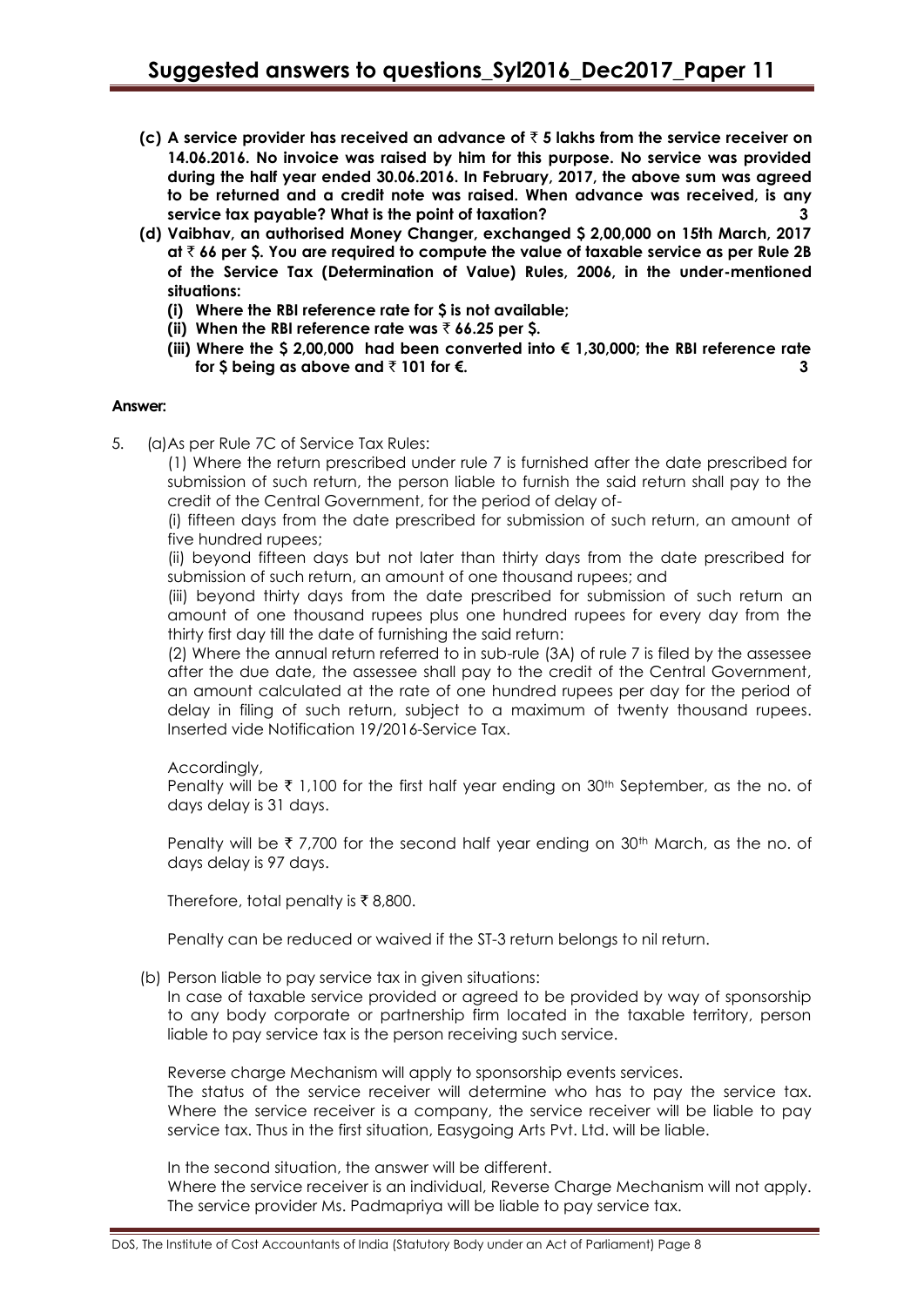- (c) As per rule 3 of Point of Taxation Rules, the point of taxation is the date of receipt of advance, i.e.14-6-2016. The advance amount is deemed to be inclusive of service tax. Thus, the service tax liability will be  $5,00,000 \times 15/115 = ₹65,217$ .
- (d) As per rule 2B of the Service Tax (Determination of Value) Rules, 2006, the value of taxable services is computed as under:-
	- (i) If the RBI reference rate for a currency is not available: Value of taxable service = 1% of the gross amount of Indian Rupees provided/ received = 1% of ₹ (66 x 2,00,000)
		- $=$  ₹ 1,32,000
	- (ii) Value of taxable service = (RBI reference rate for  $\frac{1}{2}$  Selling rate for  $\frac{1}{2}$ ) x Total units of US \$  $= ₹ (66.25-66) × 2,00,000$ 
		- $=$  ₹ 50,000
	- (iii) In case neither of the currencies exchanged is Indian Rupee:

Value of taxable service = 1% of the lesser of the two amounts the person changing money would have received by converting any of the two currencies into Indian Rupee at that time at the reference rate provided by RBI

Hence, in the given case, value of taxable service would be 1% of the lower of the following:-

- (a) US Dollar 2,00,000 x ₹ 66.25 = ₹ 132,50,000
- (b) Euro € 1,30,000 x ₹ 101 = ₹ 131,30,000

Value of taxable service =  $1\%$  of ₹ 131,30,000 = ₹ 1,31,300

- **6. (a) What do you mean by service under Service Tax Act? 5**
	- **(b) Mr. X Practicing Cost Accountant received** ` **20,00,000 (exclusive of service tax) in the June, 2016. He paid service tax on 26th July, 2016. Gross receipt in the year 2015-16 is**  ` **25 lakhs.**

**You are required to calculate Interest on delay payment of service tax. 5**

- **(c) A consulting engineer provided following services in a month:**
	- **(i) Free Professional advice to his friend (normal charges for such service would be** ` **10,000).**
	- **(ii) Computer software services** ` **10 lakhs.**
	- **(iii) Consultancy Services to Government of Gujarat** ` **8 lakhs. Service Tax was charged separately, wherever applicable. He has paid** ` **50,000 as cess under Section 3 of the Research and Development Cess Act, 1986. What is the amount of service tax payable by him? Service tax rate of 15%. 5**

#### **Answer:**

- 6. (a) Service [Section 65B(44)]: "Service" means:
	- any activity carried out by a person for another for consideration, and
	- includes a declared service,
	- but shall not include,
		- (1) An activity which constitutes merely,
			- (i) A transfer of title in goods or immovable property, by way of sale, gift or in any other manner; or
			- (ii) Such transfer, delivery or supply of any goods which is deemed to be a sale within the meaning of Article 366 (29A) of the Constitution; or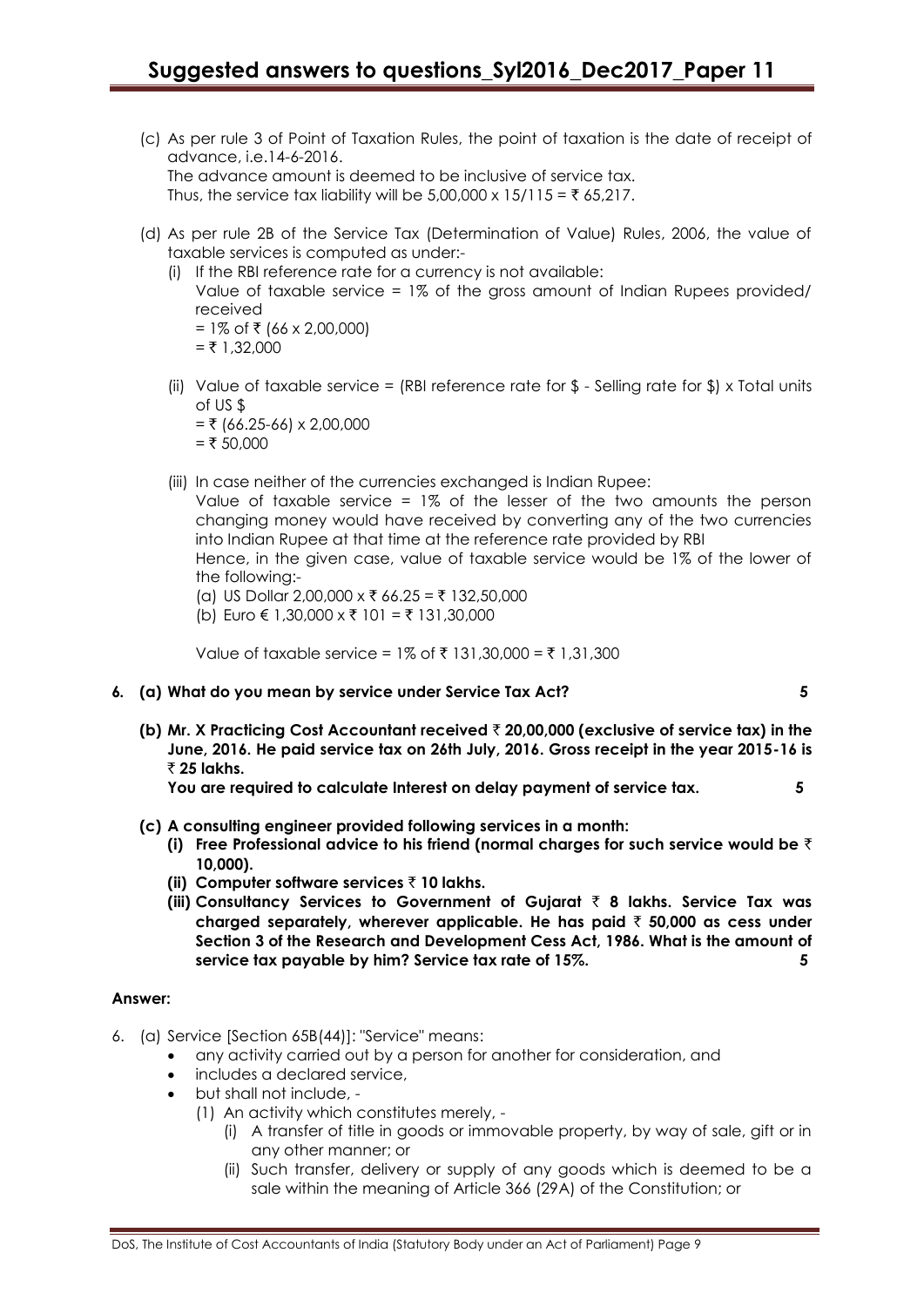(iii) A transaction in money or actionable claim;

- (2) A provision of service by an employee to the employer in the course of or in relation to his employment;
- (3) Fees taken in any Court or tribunal established under any law for the time being in force.
- (b) Service tax @15% on ₹ 20,00,000 = ₹ 3,00,000. Due date of payment of service tax = 6th July, 2016. No. of days delay = 20 days Interest =  $\bar{\tau}$  2465.75 (i.e.  $\bar{\tau}$  3,00,000 × 15/100 × 20/365) say  $\bar{\tau}$  2466.00
- (c) Computation of Service Tax

| Particulars               | Amount (₹)  |
|---------------------------|-------------|
| Free professional advice  | Not taxable |
| Computer software service | 10,00,000   |
| Consultancy service       | 8,00,000    |
| Value of taxable services | 18,00,000   |
| Tax on above @ 15%        | 2,70,000    |
| Less: R&D Cess            | 50,000      |
| Service Tax payable       | 2,20,000    |

- **7. (a) (i) Mr. X of Delhi sold Mobile sets to Mr. Y of West Bengal. The goods are dispatched by Lorry and the Lorry Receipt (LR) is sent by X to Y by courier. In the mean time, Y decides to sell the goods to Z of U.P. Is there any legally permitted way to not charge CST by Y on the sales effected to Z? Explain the provisions with reference to CST Act.**
	- **(ii) Define 'Works Contract' as per CST Act. Can sales tax be levied on activity of construction of building? 4+4=8**
	- **(b) (i) State various purposes for which goods can be purchased at concessional rate under CST Act by issuing C Form.**
		- **(ii) Mr. Abraham is a manufacturer of plastic chairs situated in Bengaluru. He seeks you advice while calculating the VAT on sales as well as net VAT liability from the following information;**
			- **(I) Plastic granules purchased from local market (inclusive of VAT @5%) -** ` **3,67,500;**
			- **(II) Manufacturing Expenses —** ` **1,25,000;**
			- **(III) Profit on cost @ 30%;**
			- **(IV)Excise Duty @ 12.5%;**
			- **(V) Output VAT @ 14.5%. 3+4=7**

#### **Answer:**

- 7. (a) (i) According to Section 6(2) of the Central Sales Tax Act, 1956, any sale effected during the movement of goods from one State to another by transfer of document of title is known as subsequent sale. Such, subsequent sale shall be exempt from CST when the following conditions are satisfied:
	- (1) The first sale should be an interstate sale;
	- (2) A sale subsequent to the sale mentioned herein above should take place;
	- (3) The subsequent sale should be during the course of movement of goods from one State to another;
	- (4) Such subsequent sale shall be effected by transfer of documents of title to such goods;
	- (5) the subsequent sale shall be made to a registered dealer or to a government;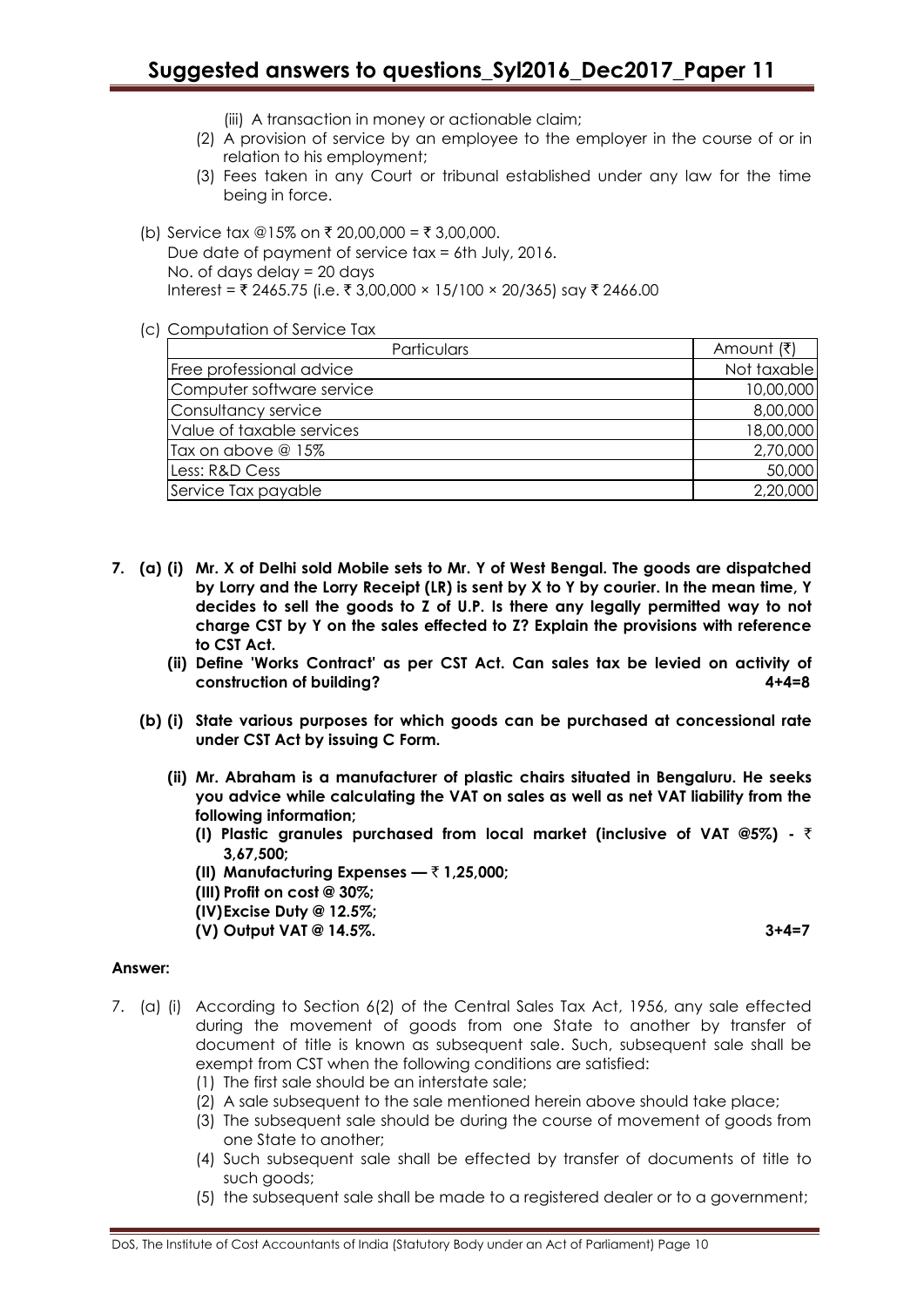- (6) the goods are to be of the description referred to in Section 8(3) (i.e., goods specified in the registration certificate) if the subsequent sale are to registered dealer;
- (7) the dealer effecting the subsequent sale should furnish prescribed certificate or declaration to the appropriate authority.

In the case before us, Mr. X of Delhi sold goods to Mr. Y of West Bengal. Hence, the first sale is an interstate sale. Mr. Y intends to sell the goods to Mr. Z of U.P. Hence, the subsequent sale if executed would be an interstate sale. Mr. Y can avoid paying CST on the sale transaction between Y and Z if the following conditions are fulfilled:

- (A) The sale should be by way of transfer of documents of title. So, Y can transfer the LR in favour of Z by way of an endorsement;
- (B) Mr. Z should be a registered dealer in U.P;
- (C) Mr. Y should ensure that the mobile sets are mentioned in his registration certificate.
- (D) Mr. Y should issue Form C to Mr. X on the first sale;
- (E) Mr. X should issue Form E-I to Mr. Y on the first sale;
- (F) Mr. Z should issue Form C to Mr. Y on the subsequent sale;
- (G) Mr. Y should issue Form E-II to Mr. Z on the subsequent sale.
- (ii) As per CST Act, works contract means a contract for carrying out any work which, includes assembling, construction, building, altering, manufacturing, processing, fabricating, erection, installation, fitting out, improvement, repair or commissioning of any movable or immovable property.

A dealer dealing with works contract is liable to pay VAT on value of material transferred while executing works contract and service tax on value of services.

As the definition provides inter alia that the construction of immovable property is a works contract, sales tax shall be payable on the said activity.

**Note:** Works contract dealer can also opt for composition scheme (i.e., reduced rate of VAT) on the entire value of contract inclusive of value of service where bifurcation of value of materials and value of services not possible. Dealers who opts composition scheme not eligible to avail the input tax credit.

- (b) (i) Purposes for which goods can be purchased under concessional rate:
	- (1) Goods as being intended for re-sale
	- (2) For use in the manufacture or processing of goods for sale,
	- (3) For use in telecommunication network or in mining
	- (4) For use in generation or distribution of electricity or any other form of power
	- (5) Container or other materials intended for the packing of goods for sale (i.e. primary packing materials)
	- (6) Container or other materials used for packing of any goods mentioned in para (1) or (4) above (i.e. secondary packing materials)

| Particulars                    | Amount in ₹ |
|--------------------------------|-------------|
| Purchase Value (excluding VAT) | 3,50,000    |
| Add: Manufacturing Expenses    | 1,25,000    |
| <b>Total Cost</b>              | 4,75,000    |
| Add: Profit @ 30%              | 1,42,500    |
| Assessable Value               | 6,17,500    |
| Add: Excise Duty @ 12.5%       | 77,188      |
| <b>Taxable Turnover</b>        | 6,94,688    |
| Add: VAT                       | 1,00,730    |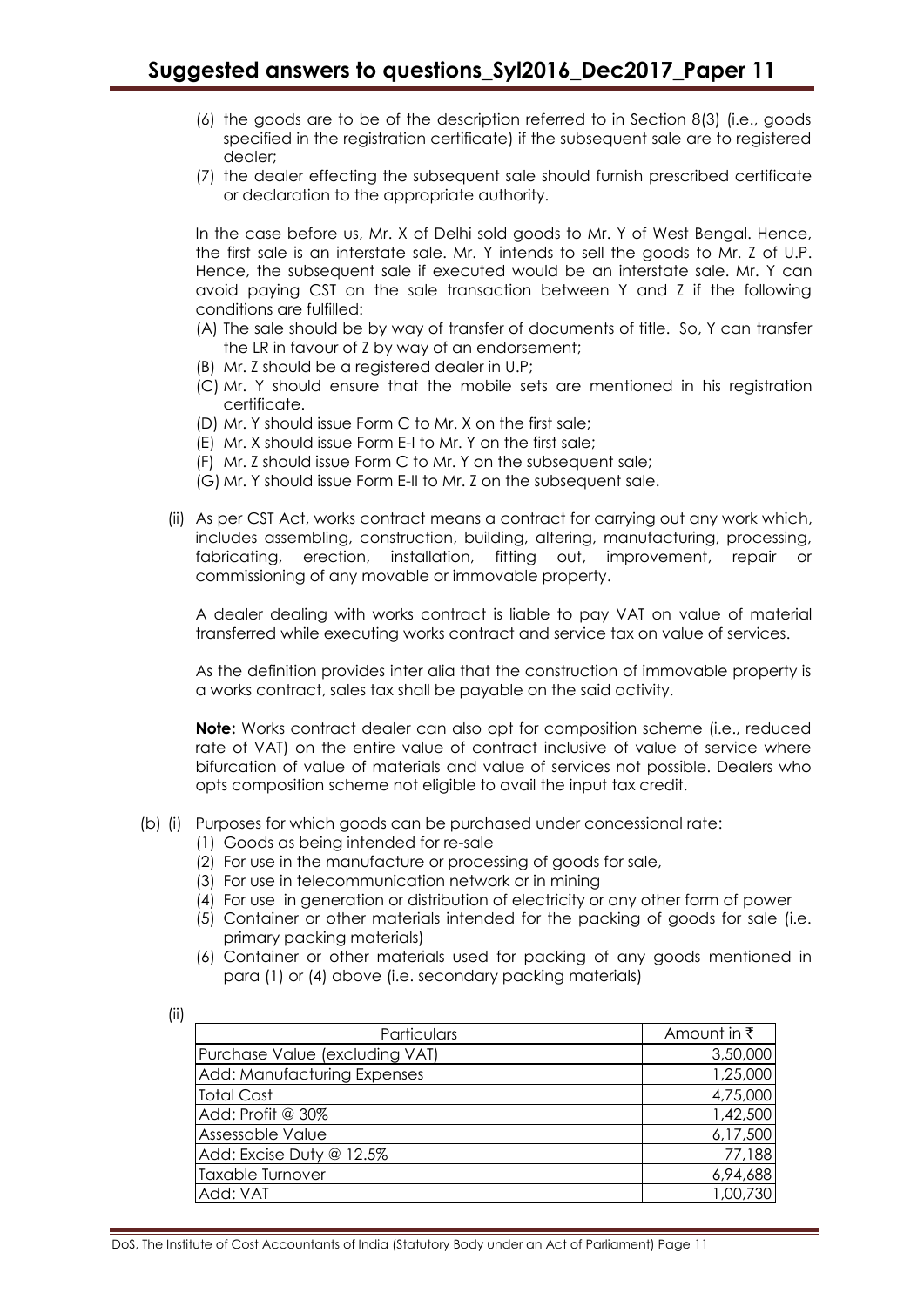| <b>Aggregate Turnover</b>       | 7,95,418 |  |  |
|---------------------------------|----------|--|--|
| VAT PAYABLE                     |          |  |  |
| IVAT collected on bill          | 1,00,730 |  |  |
| Less: Input Credit on purchases | 17,500   |  |  |
| Net VAT payable                 |          |  |  |

## **8. Answer any three questions: 5×3=15**

- **(a) What do you mean by First Stage Dealer and Second Stage Dealer as per Central Excise Act?**
- **(b) What do you mean by the term "Goods" as per Customs Act?**
- **(c) List out the examples for Continuous supply of Services under the Service Tax Act.**
- **(d) What are the advantages of VAT?**

### **Answer:**

**8. (a)** First Stage Dealer: A Dealer, who purchases goods directly from manufacturer or importer or from the depot or an importer or from the premises of the consignment agent of importer, under cover of an invoice. He can pass the Cenvat credit if goods sold to a manufacturer or second stage dealer.

Example: Mr. D purchased dutiable goods from M/s X Ltd by paying excise duty and the same is sold to M/s Y Ltd. In the given case Mr. D (registered under Central Excise as registered dealer) is competent to pass the excise duty as CENVAT Credit from M/s X Ltd to M/s Y Ltd.

Second Stage Dealer: A registered dealer who purchases goods from the First Stage Dealer is called a Second Stage Dealer. He can pass the Cenvat credit if goods are sold to a manufacturer.

- (b) As per Section 2(22) of the Customs Act, the term goods include:
	- Vessels, Aircrafts and vehicles
	- $\triangleright$  Stores
	- > Baggage
	- Currency and Negotiable Instruments and
	- $\triangleright$  Any other kind of movable property.

If the vessel enters the territorial water merely as a conveyance (i.e. as carrier of the goods), then it cannot be said that the vessel was imported. The reason being that if the vessel enters the territorial water for the purpose of unloading the cargo then the import is of cargo and not of the vessel. (5 Marks)

- (c) Examples for continuous supply of services under the Service Tax Act are as follows:
	- (a) Telecommunication service
	- (b) Commercial or Industrial Construction
	- (c) Construction of residential complex
	- (d) Internet Telecommunication Service
	- (e) Works Contract service
	- (f) Renting
	- (g) Insurance
	- (h) Security

### (d) The advantages of VAT are as follows:

- (a) Eliminates cascading effect of Taxation
- (b) Simple System
- (c) Transparent System
- (d) Eliminates avenues of Tax Evasion
- (e) Provides neutrality as to selection of seller or form of business organization